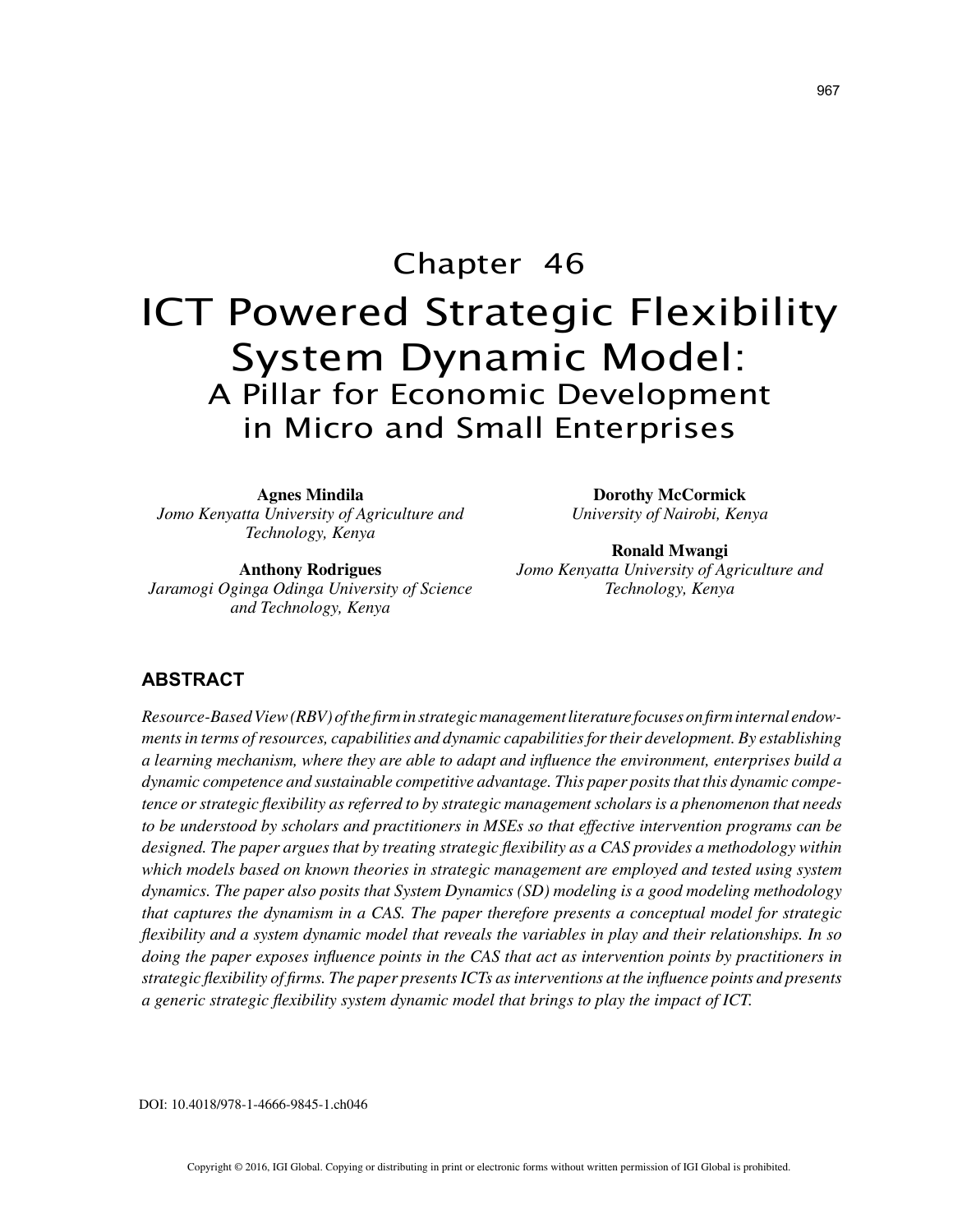# **INTRODUCTION**

Resource-Based View (RBV) of the firm in strategic management literature focuses on firm internal endowments in terms of resources, capabilities and dynamic capabilities for their growth and development (Porter, 1985). De-lu, Qi-Lei and Yun (2008) further argue that for enterprises to experience growth and development they need to embrace the concept of strategic flexibility which they define as a Complex Adaptive System (CAS) that consist of both the adaptive agents (the firms and individuals) and flexible elements that include resource flexibility, capability flexibility, organization flexibility and production flexibility. They posit that by MSEs establishing a learning mechanism, where they are able to adapt and influence the environment, enterprises build a dynamic competence and sustainable competitive advantage.

Application of CAS in strategic flexibility studies would help in improving understanding of the dynamic processes involved. Fuller and Moran (2001) argue that the application of complexity in social science and management has been in the form of metaphorical descriptions that lack theoretical adequacy. Burnes (2005) similarly notes that complexity concepts in social science are used to create metaphorical language for change and development rather than computational modeling. Yet methodologically, complexity is systemic in principle where theorizing and abstracting meaning is model centered and where synthesis with dynamics rather than analysis is required (Burnes, 2005).

This synthesis with dynamics can be achieved by using System Dynamics (SD) methodology. SD is a methodology best suited to problems associated with continuous process where feedback affects the behaviour of a system hence producing dynamic change in behaviour (Azar, 2012).

Complexity in systems is defined in terms of the number of components in the system and the combination of interactions of these components over time (Azar, 2012). SD stands out as a good methodology that enables these structural complexity and dynamics to be shown clearly a characteristic that is not achievable if linear and equilibrium models are employed (Bhushan, 2012). SD therefore provides researchers with a method for systems description as well as a useful computational support for simulation (Bhushan, 2012a; Sterman, 2000).

The SD tools i.e. the Causal Loop Diagrams (CLD) and the stock and flow diagrams are powerful communication tools between the modeller and the policy makers and they offer means of experimenting with different scenarios (Sterman, 2000; Azar, 2012; Bhushan, 2012a).

The SD framework proves to be a very useful methodology in capturing and studying the structural complexities of strategic flexibility in MSEs in a holistic sense.

The system dynamic models used in this research work provide the much needed synthesis that provides understanding of the relationships between the variables that make up strategic flexibility of firms and the structural underpinnings.

The system dynamic model also presents a model to show how ICT can be harnessed to enable the strategic flexibility phenomenon accelerate towards building dynamic competence and sustainable development of enterprises. In so doing the paper addresses the systematic development of models and/ or frameworks to show how ICT can be harnessed to enable strategic flexibility development of firms. ICT researchers are in cognizance of the cross-cutting nature of ICT in its ability to affect medicine, accounting, finance, manufacturing, agriculture, management and many other disciplines. However, frameworks and models to show how ICT can be harnessed by various industries/sectors are needed. This is a drawback and poses a great challenge to development scholars and practitioners (Albright, 2005; Kleine, 2009).